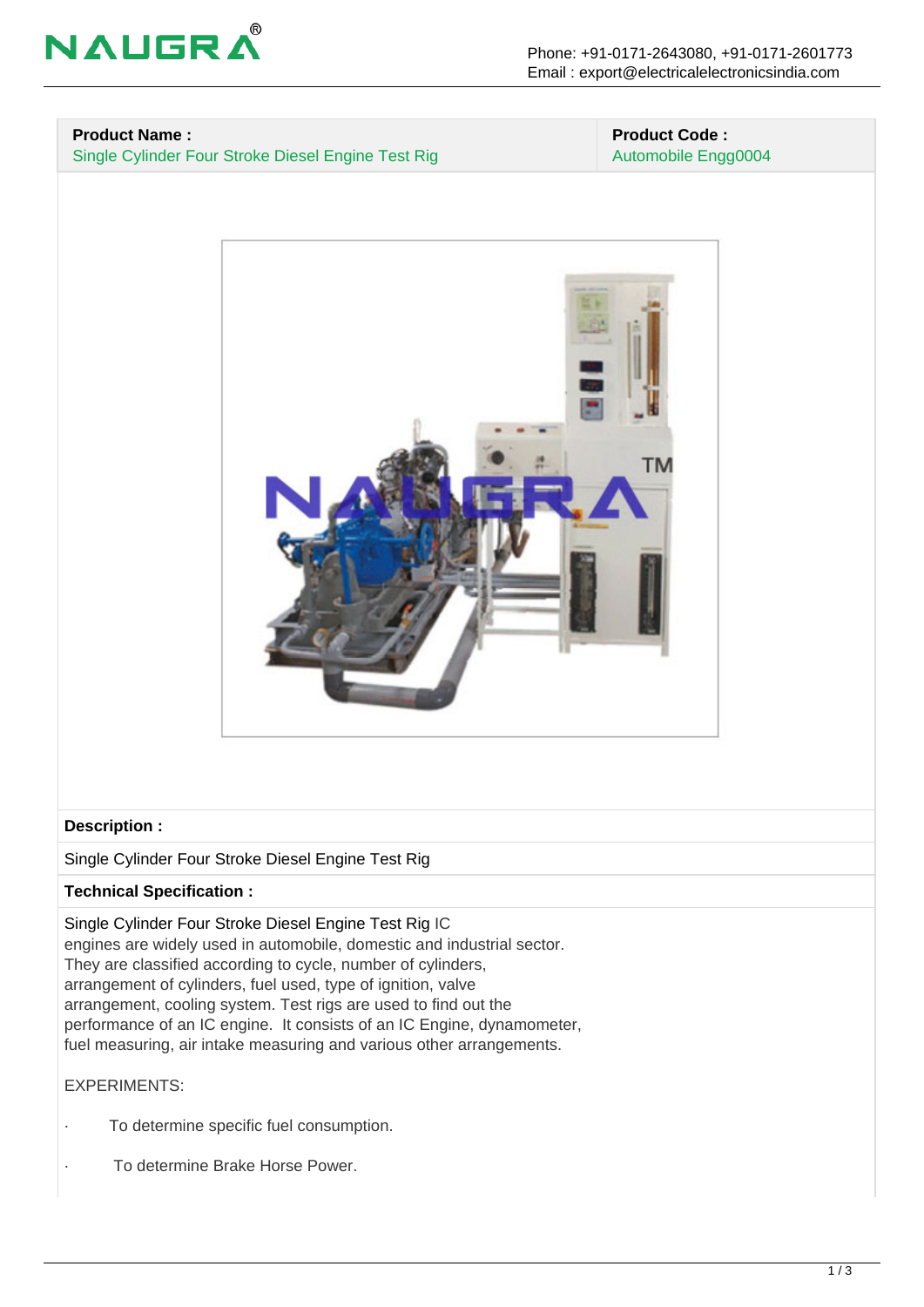# **NAUGR**

o

§

§

§

o

· To determine Brake Thermal Efficiency. To determine volumetric efficiency measurement. TECHNICAL DETAILS: **Type of Engine** Single cylinder, four stroke, vertical water cooled, crank start, diesel engine developing 5 HP at 1500 rpm (Kirloskar New) Type of Loading o TD-104A - Rope Brake Dynamometer Rope Brake arrangement with the brake drum fitted on the engine shaft and provided with cooling water arrangement and spring balance in Kg units. o TD-104B - Electric Brake Dynamometer The engine is coupled with electrical alternator with resistance loading arrangement. Digital voltmeter and digital ammeter is provided. o TD-104C - Hydraulic Brake Dynamometer It consists of weighing gear, control gear, a dead weight in kg unit suitable for testing the engine at different speeds. The engine and dynamometer are directly coupled on a substantial base plate. Fuel measuring system o Fuel measuring system consists of a fuel tank, a burette and a three way cock arrangement. · Air intake measuring system o Air tank fitted with orifice and water manometer. Measurement of Heat carried

It consists of inlet outlet piping with flow control valve, water away by Cooling water meter. Thermometers are provided to measure the inlet outlet temperature of water.

The whole setup is well designed and supported by a good quality painted rigid M.S. Structure.